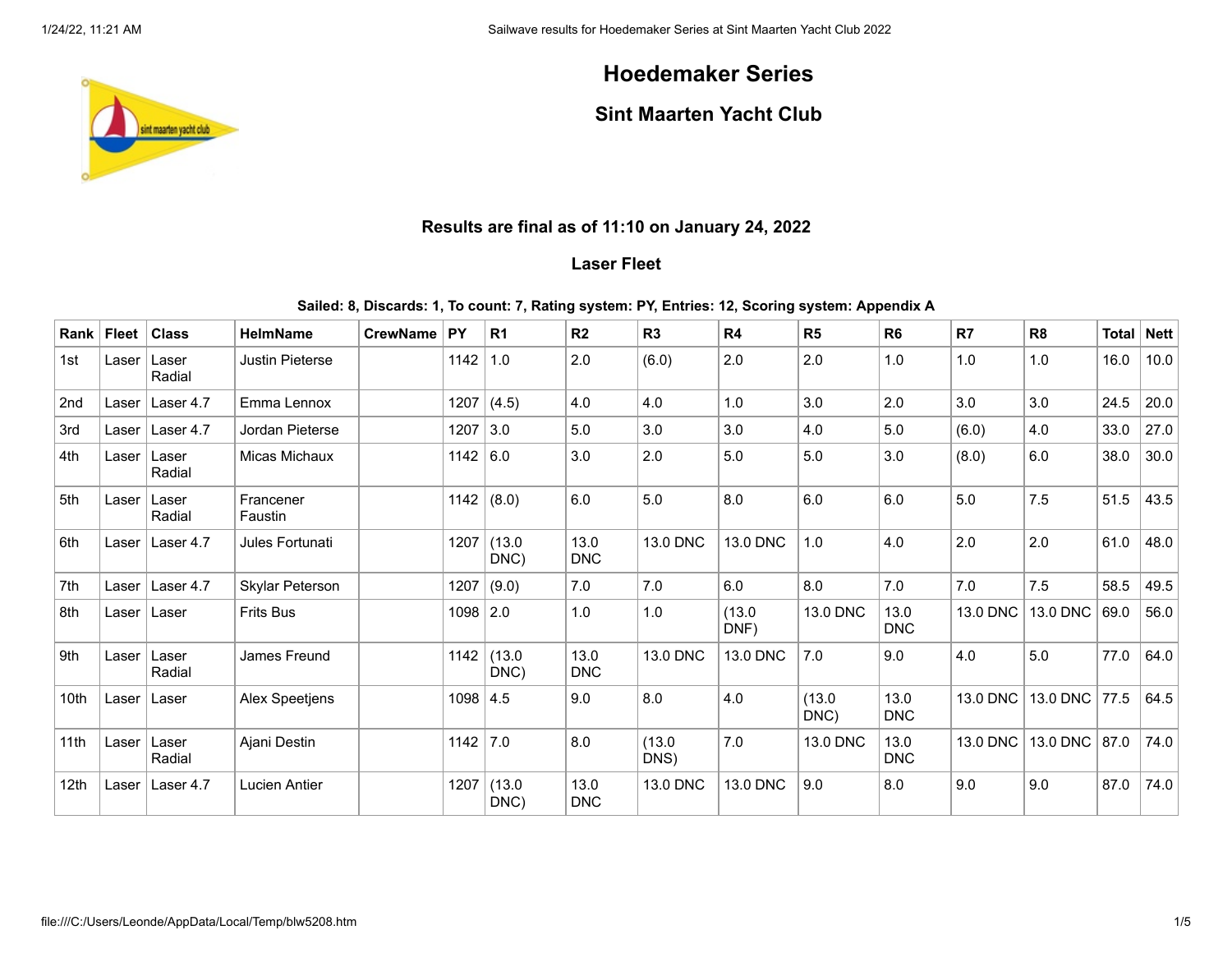## **Optimist Fleet**

| Sailed: 8, Discards: 1, To count: 7, Entries: 15, Scoring system: Appendix A |  |  |  |  |  |  |
|------------------------------------------------------------------------------|--|--|--|--|--|--|
|------------------------------------------------------------------------------|--|--|--|--|--|--|

| Rank             | <b>Fleet</b> | <b>Class</b>        | <b>HelmName</b>         | <b>CrewName</b> | Rating $R1$ |                | R <sub>2</sub>     | R <sub>3</sub>     | R <sub>4</sub>  | R <sub>5</sub>  | R <sub>6</sub>     | R7                 | R <sub>8</sub>     | <b>Total</b> | <b>Nett</b> |
|------------------|--------------|---------------------|-------------------------|-----------------|-------------|----------------|--------------------|--------------------|-----------------|-----------------|--------------------|--------------------|--------------------|--------------|-------------|
| 1st              | Optimist     | Optimist            | Lolie Osswald           |                 |             | 1.0            | (3.0)              | 1.0                | 1.0             | 2.0             | 1.0                | 1.0                | 1.0                | 11.0         | 8.0         |
| 2 <sub>nd</sub>  |              | Optimist   Optimist | Emilien le nomand       |                 |             | 2.0            | 2.0                | 4.0                | (7.0)           | 3.0             | 3.0                | 2.0                | 2.0                | 25.0         | 18.0        |
| 3rd              |              | Optimist   Optimist | Sarah Michaux           |                 |             | 3.0            | $5.0$              | (7.0)              | 2.0             | 4.0             | 2.0                | 3.0                | 4.0                | 30.0         | 23.0        |
| 4th              |              | Optimist   Optimist | Clement le<br>nomand    |                 |             | (6.0)          | 6.0                | 5.0                | 4.0             | 5.0             | 4.0                | 5.0                | 5.0                | 40.0         | 34.0        |
| 5th              |              | Optimist   Optimist | Poitevin yanis          |                 |             | 8.0            | 7.0                | 8.0                | 5.0             | 6.0             | 8.0                | 6.0                | (9.0)              | 57.0         | 48.0        |
| 6th              |              | Optimist   Optimist | Haes stanley            |                 |             | (9.0)          | 8.0                | 6.0                | 8.0             | 7.0             | 6.0                | 7.0                | 7.0                | 58.0         | 49.0        |
| 7th              |              | Optimist   Optimist | Nathan Sheppard         |                 |             | 7.0            | 9.0                | 9.0                | 6.0             | 8.0             | 7.0                | 8.0                | (10.0)             | 64.0         | 54.0        |
| 8th              |              | Optimist   Optimist | Marvin Febrissy         |                 |             | 4.0            | 1.0                | 2.0                | 3.0             | (16.0)<br>DNC)  | 16.0<br><b>DNC</b> | 16.0<br><b>DNC</b> | 16.0<br><b>DNC</b> | 74.0         | 58.0        |
| 9th              |              | Optimist   Optimist | <b>Corroy Corentine</b> |                 |             | (16.0)<br>DNC) | 16.0<br><b>DNC</b> | 16.0<br><b>DNC</b> | 16.0 DNC        | 1.0             | 5.0                | 4.0                | 3.0                | 77.0         | 61.0        |
| 10th             |              | Optimist   Optimist | Thomas Magras           |                 |             | 5.0            | 4.0                | 3.0                | (16.0)<br>DNC)  | <b>16.0 DNC</b> | 16.0<br><b>DNC</b> | 16.0<br><b>DNC</b> | 16.0<br><b>DNC</b> | 92.0         | 76.0        |
| 11th             |              | Optimist   Optimist | Jaali Galvani           |                 |             | 10.0           | 10.0               | 10.0               | 9.0             | 12.0            | (13.0)             | 13.0               | 13.0               | 90.0         | 77.0        |
| 12 <sub>th</sub> |              | Optimist   Optimist | Lourenco Rolo           |                 |             | (16.0)<br>DNC) | 16.0<br><b>DNC</b> | 16.0<br><b>DNC</b> | 16.0 DNC        | 9.0             | 11.0               | 10.0               | 6.0                | 100.0        | 84.0        |
| 13th             |              | Optimist   Optimist | <b>Eliott Perry</b>     |                 |             | (16.0)<br>DNC) | 16.0<br><b>DNC</b> | 16.0<br><b>DNC</b> | <b>16.0 DNC</b> | 10.0            | 10.0               | 9.0                | 8.0                | 101.0        | 85.0        |
| 14 <sub>th</sub> |              | Optimist   Optimist | Tao Carmona             |                 |             | (16.0)<br>DNC) | 16.0<br><b>DNC</b> | 16.0<br><b>DNC</b> | 16.0 DNC        | 16.0 DNF        | 9.0                | 11.0               | 11.0               | 111.0        | 95.0        |
| 15th             |              | Optimist   Optimist | Nolan Pactont           |                 |             | (16.0)<br>DNC) | 16.0<br><b>DNC</b> | 16.0<br><b>DNC</b> | 16.0 DNC        | 11.0            | 12.0               | 12.0               | 12.0               | 111.0        | 95.0        |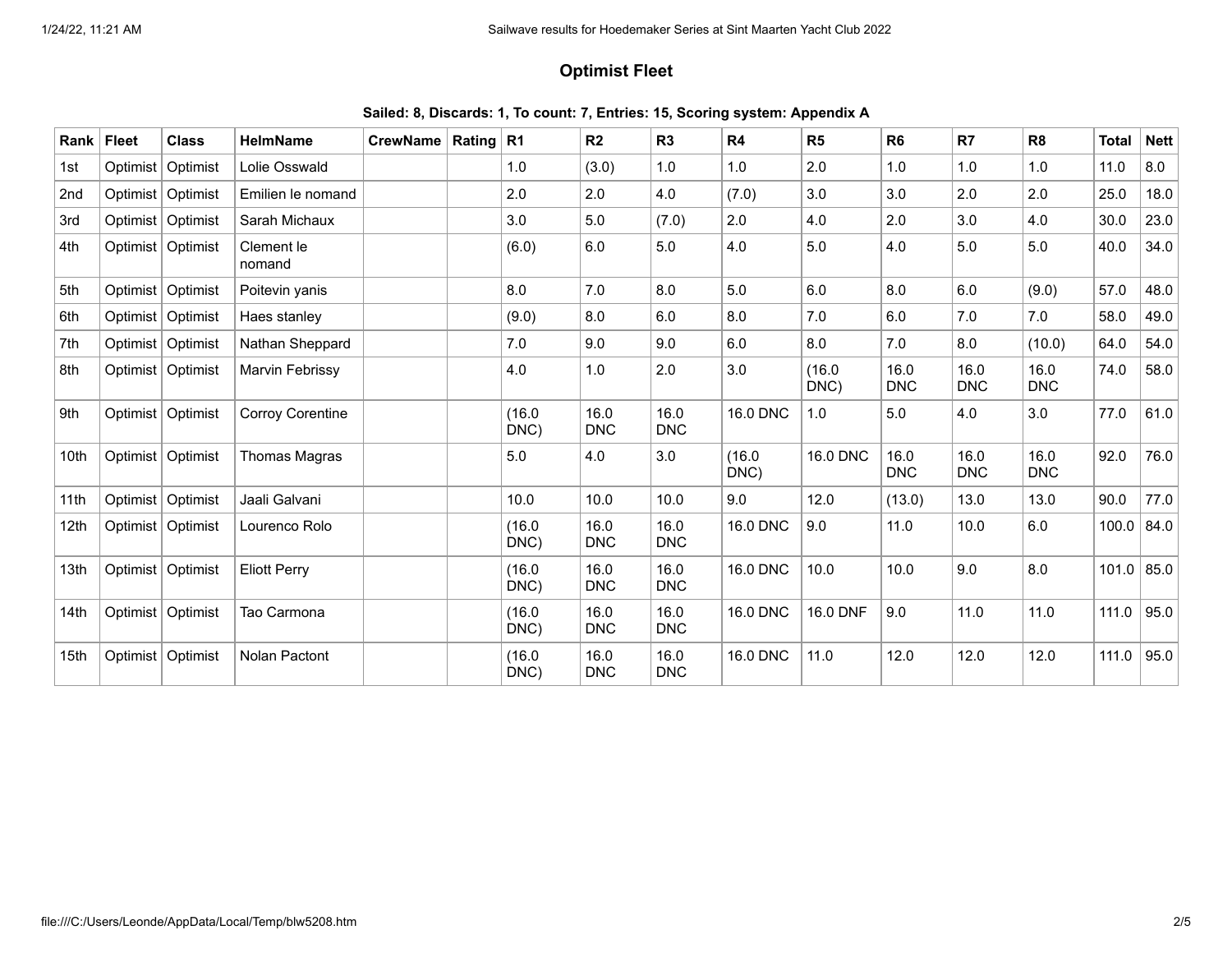### **RS Quest Fleet**

| Rank Fleet | <b>Class</b>                  | <b>HelmName</b>                     | <b>CrewName   Rating   R1</b> |                                                                                                | R <sub>2</sub> | R <sub>3</sub> | R4                                        |  |  | R5 R6 R7 R8 Total Nett               |  |
|------------|-------------------------------|-------------------------------------|-------------------------------|------------------------------------------------------------------------------------------------|----------------|----------------|-------------------------------------------|--|--|--------------------------------------|--|
| 1st        | RS Quest   RS Quest   Antonin |                                     | `Elie                         | 1.0                                                                                            | (2.0)          | 1.0            | 1.0                                       |  |  | $1.0$   1.0   1.0   2.0   10.0   8.0 |  |
| 2nd        |                               | RS Quest   RS Quest   Robbie Ferron |                               | 2.0                                                                                            | 1.0            | 2.0            | $ (4.0$ RET) $ 2.0 2.0 2.0 1.0 16.0 12.0$ |  |  |                                      |  |
| 3rd        | RS Quest   RS Quest   Luca    |                                     | Hugo                          | $ (4.0 \text{ DNC}) 4.0 \text{ DNC} 4.0 \text{ DNC} 4.0 \text{ DNC} 3.0 3.0 3.0 3.0 28.0 24.0$ |                |                |                                           |  |  |                                      |  |

**Sailed: 8, Discards: 1, To count: 7, Entries: 3, Scoring system: Appendix A**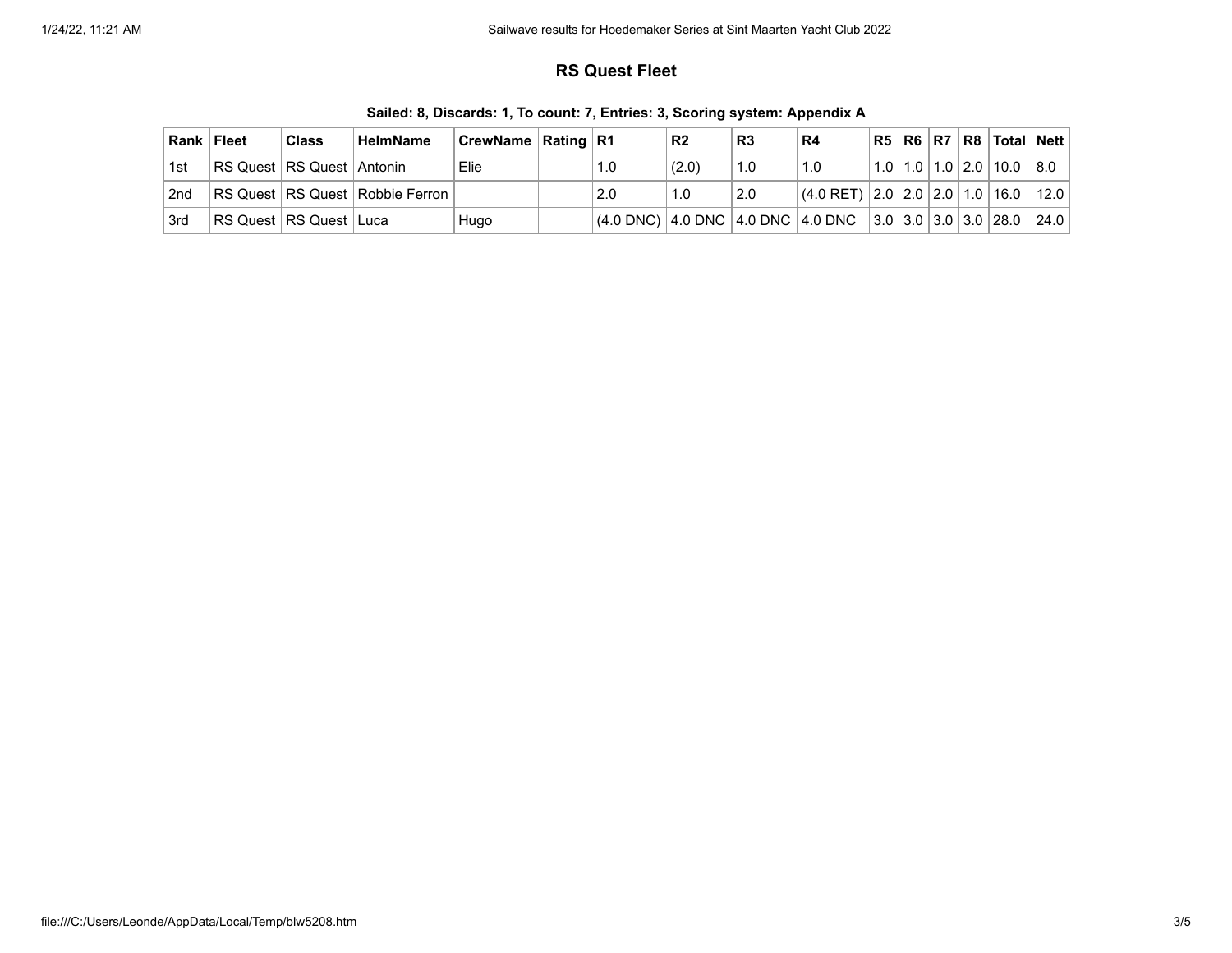## **RS Zest Fleet**

|                 | Rank Fleet | <b>Class</b> | ∣ HelmName                          | CrewName   Rating   R1   R2   R3   R4   R5   R6   R7   R8   Total   Nett |  |  |                         |  |  |     |     |
|-----------------|------------|--------------|-------------------------------------|--------------------------------------------------------------------------|--|--|-------------------------|--|--|-----|-----|
| 1st             |            |              | RS Zest   RS Zest   Veronica Destin |                                                                          |  |  | 2.0 2.0 1.0 1.0         |  |  | 6.0 | 6.0 |
| 2 <sub>nd</sub> |            |              | RS Zest   RS Zest   Melina de Vries |                                                                          |  |  | $1.0$   1.0   2.0   2.0 |  |  | 6.0 | 6.0 |

**Sailed: 4, Discards: 0, To count: 4, Entries: 2, Scoring system: Appendix A**